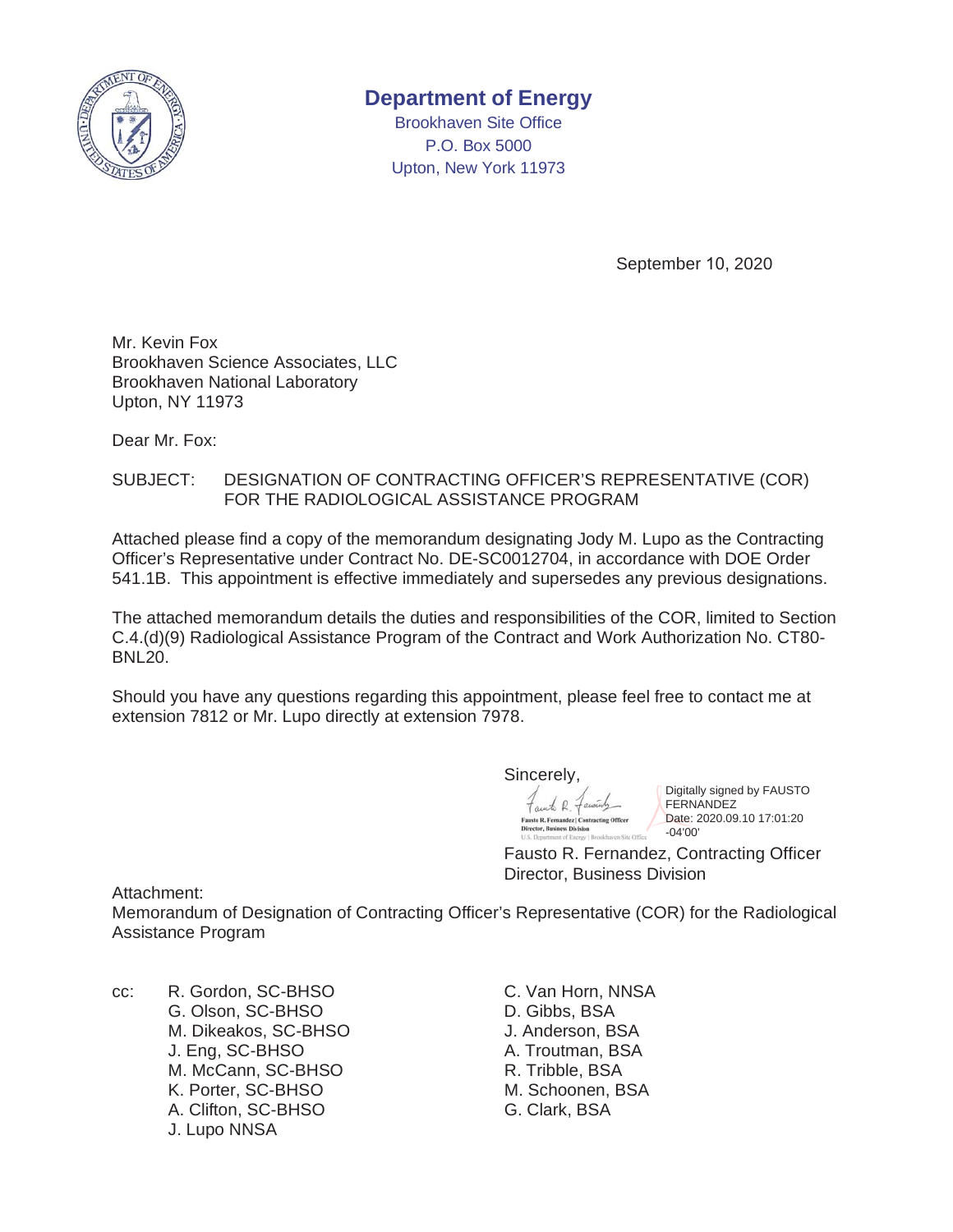

# **Department of Energy**

Brookhaven Site Office P.O. Box 5000 Upton, New York 11973

September 8, 2020

#### MEMORANDUM FOR JODY M. LUPO, REGIONAL PROGRAM MANAGER RADIOLOGICAL ASSISTANCE PROGRAM REGION 1 NATIONAL NUCLEAR SECURITY ADMINISTRATION

FROM: FAUSTO R. FERNANDEZ, CONTRACTING OFFICER DIRECTOR, BUSINESS DIVISION OFFICE OF SCIENCE BROOKHAVEN SITE OFFICE

Digitally signed by FAUSTO FERNANDEZ Date: 2020.09.08 14:09:15 -04'00'

SUBJECT: DESIGNATION OF CONTRACTING OFFICER'S REPRESENTATIVE FOR CONTRACT NO. DE-SC0012704 WITH BROOKHAVEN SCIENCE ASSOCIATES, LLC (BSA) FOR THE RADIOLOGICAL ASSISTANCE PROGRAM (RAP)

Pursuant to DOE Order O 541.1, *Appointment of Contracting Officers and Contracting Officer Representatives*, and in accordance with the Technical Direction clause contained in the subject contract, you are hereby designated to act as the Contracting Officer's Representative (COR) for Contract No. DE-SC0012704, Section C.4(d)(9) Radiological Assistance Program, in relation to Work Authorization (WA) No. CT80-BNL20. You must, therefore, familiarize yourself with the requirements of the contract, WA and your responsibilities relative to these requirements. This appointment is specific to you and may not be delegated to others. You must also complete the required Brookhaven National Laboratory (BNL) training requirements and subsequent refreshers.

Your duties will consist of the following:

### **A. Monitor and Manage the Work Authorization**.

- 1. Ensure that Brookhaven Science Associates, LLC (BSA) complies with the requirements of the Statement of Work, under Section C.4(d)(9) and the technical requirements of the Work Authorization, including reports, documentation, data, work products, milestone schedules, and deliverables.
- 2. Inform the Contracting Officer (CO) in writing of any performance concerns of BSA.
- 3. Inform the CO if there are any gaps in the government meeting its contractual Work Authorization obligations to BSA.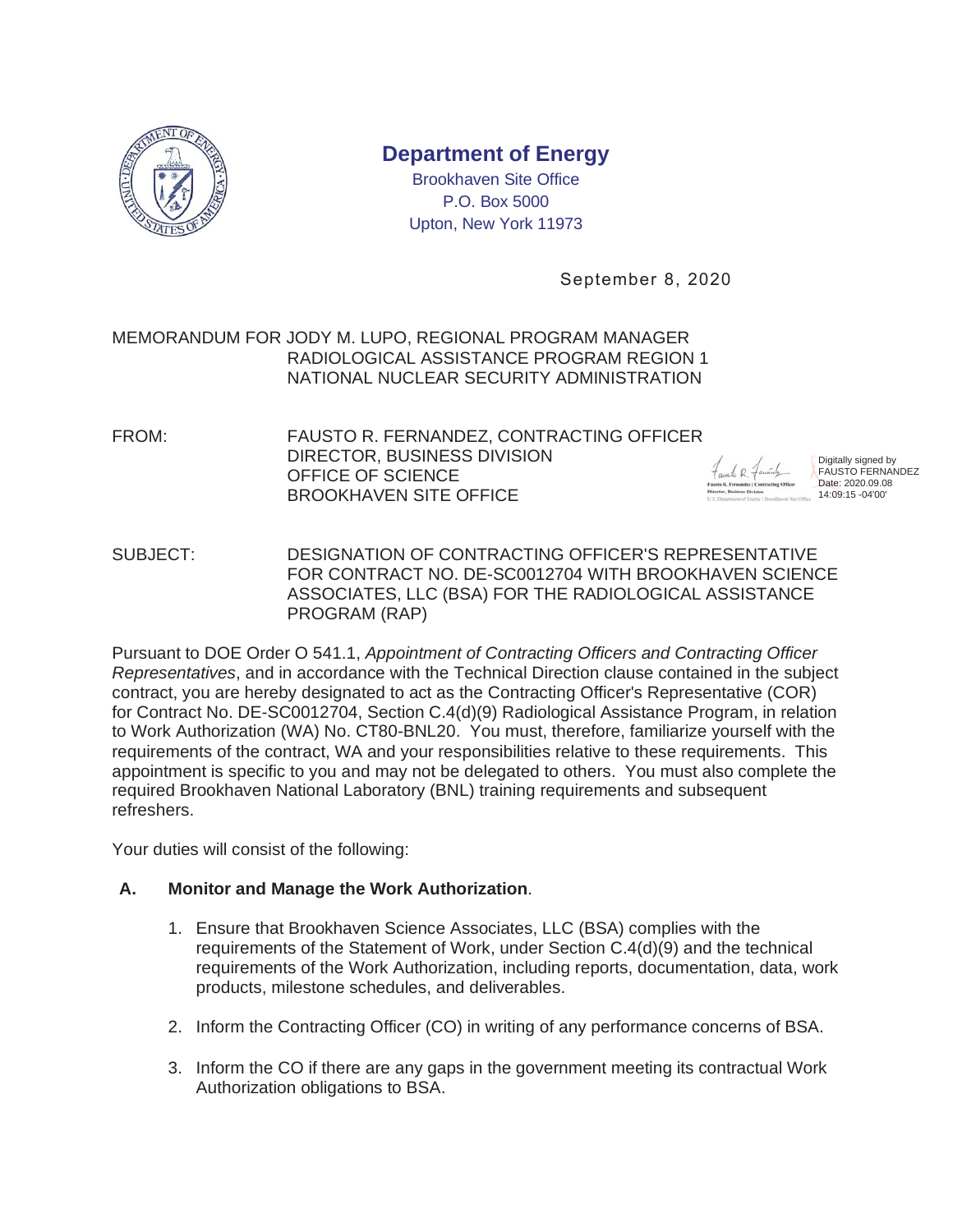- 4. Inform the CO in writing of any necessary changes to the WA. A written request must be processed through the CO to effect any changes in the scope of work, task order, reporting requirements, or any other part of the contract.
- 5. Issue technical direction after coordination with the CO within the limitations set forth in this designation and in accordance with the Technical Direction clause of the contract. Such technical direction should be in writing and will be processed and distributed by BHSO.
- 6. Complete and return any performance request from BHSO when requested.
- 7. Ensure that requirements and policies of FAR 37.104, Personal Services Contracts, are adhered to and that no employer-employee relationship between Government and Contractor employees is created. [Note: The DOE Acquisition Guide, Part 37, provides guidance on support service contracting, a copy of which is available from the CO.]
- 8. Inform the CO of any potential or evidence of organizational conflict of interest (OCI) problems. [OCI means that because of other activities or relationships with other persons, a person is unable or potentially unable to render impartial assistance or advice to the Government, or the person's objectivity in performing the contract work is or might be otherwise impaired, or a person has an unfair competitive advantage.]

#### **B. Monitor Administrative and Funds Aspects of WA.**

- 1. Notify the CO immediately of any indication that the cost to the government for completing performance under the Work Authorization will exceed the amount stated in the Work Authorization, as applicable.
- 2. Coordinate with BSA and BHSO on funding needs of the program.
- 3. Report any indication that costs are being incurred which are not appropriately chargeable to the Work Authorization.
- 4. Monitor travel under the Work Authorization to assure the necessity, number of travelers, and duration are appropriate.
- 5. Questionable costs should be reported promptly to the CO for appropriate resolution.

In performing these responsibilities, you are not authorized to redelegate any COR responsibility to others; or negotiate terms or make any agreements or commitments with the Contractor which involve a change in the scope, price/cost, terms, or conditions of the contract.